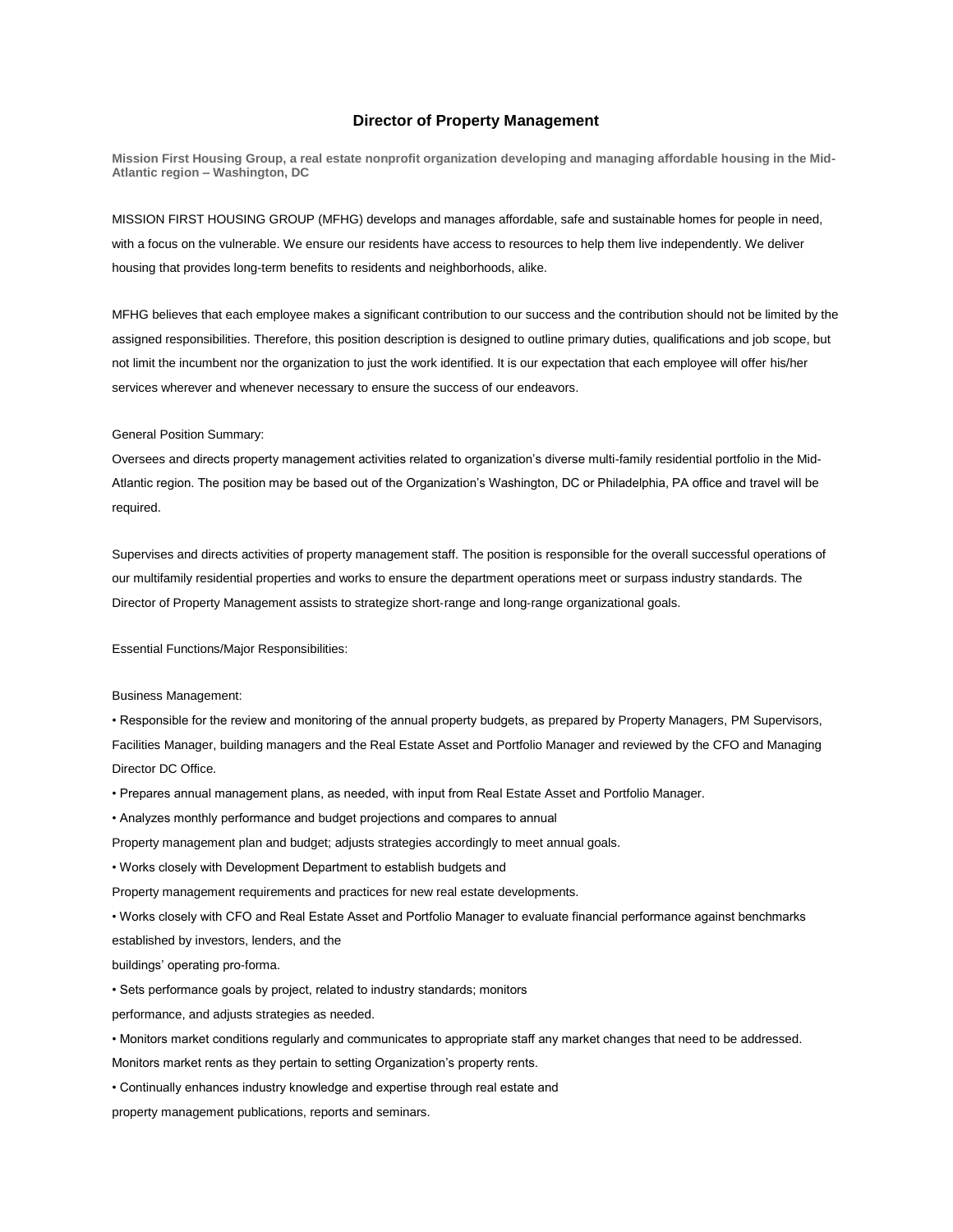- Visits all properties quarterly, meet with all staff.
- Reviews real estate assets to insure long term maintenance plans are in place and deferred maintenance issues are addressed.
- Is prepared to address any resident concerns escalated through the appeal process.
- Works with staff to ensure maximum use of property management software.

Staff Supervision and Development:

- Oversees all departmental growth and development.
- Participates in the recruitment, interview, selection, and evaluation process for department staff.

• Develops appropriate reporting structures and organizational charts (chain of command) for entire Property management department.

• Directly supervises and works closely with the Property Managers, PM Supervisors and Facilities Managers to provide leadership for department. Oversees major decisions and ensures that team members implement their portfolio objectives and work plans.

• Conducts and/or facilitates regular training meetings with PM staff. Evaluates and recommends additional training for staff as needed.

• Promotes communication and collaborations between departments.

Reporting, Community Involvement and Professional development:

• Prepares and presents departmental reports relating to project performance, goals,

standards, benchmarks, etc.

- Maintains good working relationship with community partners.
- Attends industry association meetings, trainings, etc.
- Maintains appropriate Continuing Education credits/units to ensure CPM and Real Estate license requirements are met.

• Sits on various committees pertinent to department and organization goals and

standards.

• Stays abreast of property management and other real estate related industry standards, legislation impacting department and industry practices, policies and

procedures.

• Regularly communicates and cooperates with Asset Management staff on all PM reporting and regulatory issues.

## Job Scope:

Determines best practices and procedures within organization policy constraints. Contributes to the development and application of new concepts in property management to increase operating efficiency. Performs duties independently and work is reviewed on a general basis only as determined necessary by the COO. Contributes to preparation and is accountable for compliance to operating budget of organization. Contributes to long range operational and strategic planning. Position involves a high degree of complexity in dealing with frequent new and varied work situations.

## Supervisory Responsibility:

Position has full supervisory responsibility for the Property Management Department, including Property Management Supervisors and Facilities Managers.